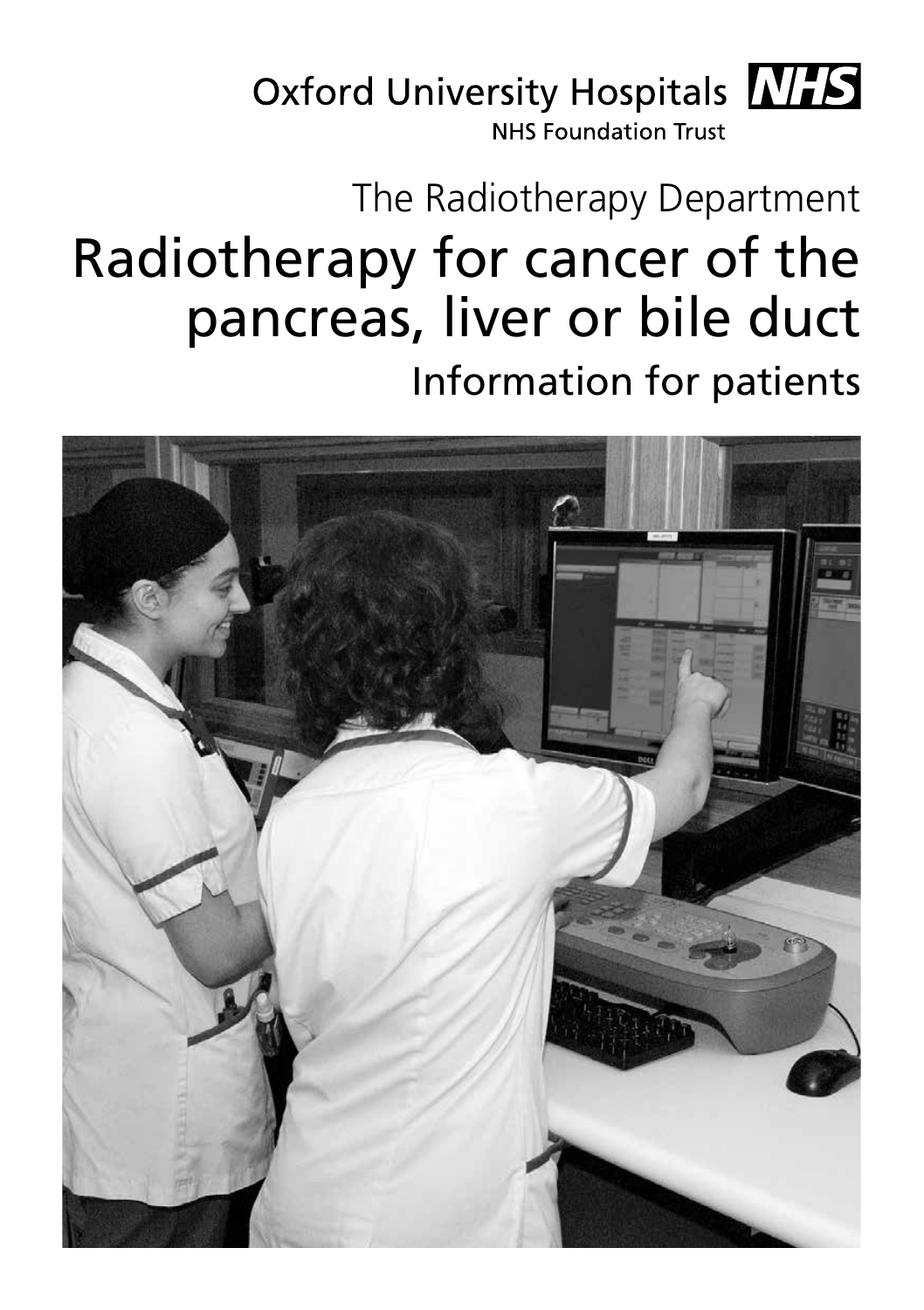You have been given this leaflet as you have been recommended treatment with radiotherapy for cancer of the pancreas, liver or bile duct.

The **general Radiotherapy leaflet** will explain what having the treatment involves, common side effects and some general information about the department. This leaflet **Radiotherapy for cancer of the pancreas, liver or bile duct** will provide more detail, specific to the type of treatment planned for you, including how you can help yourself during and after treatment.

This leaflet is intended as a guide, because the timing and effects of treatment may vary from one person to another. It will highlight the key points of the discussions you will have had with your Oncology team. Family members and friends may also find it helpful.

We hope that this leaflet answers most of your questions, but if you have any concerns please speak to a member of the team.

### Treatment plan

The timing of the radiotherapy in your treatment plan will depend on your individual situation. Depending on the tumour you have, the amount of radiotherapy will vary. The number of treatment appointments can range from 3 to 30.

A small number of people have tumours suitable for stereotactic ablative radiotherapy (SABR). This is the precise delivery of high doses of radiotherapy to very small areas of the body.

The team will discuss with you which treatment has been recommended for you.

For your radiotherapy planning and treatment appointments, you may be asked to follow eating and drinking instructions. We may also use an additional piece of equipment to limit the movement of your abdomen when you breathe. The equipment does this by applying pressure to the centre of your abdomen, beneath your ribs. This may be uncomfortable, but shouldn't be painful.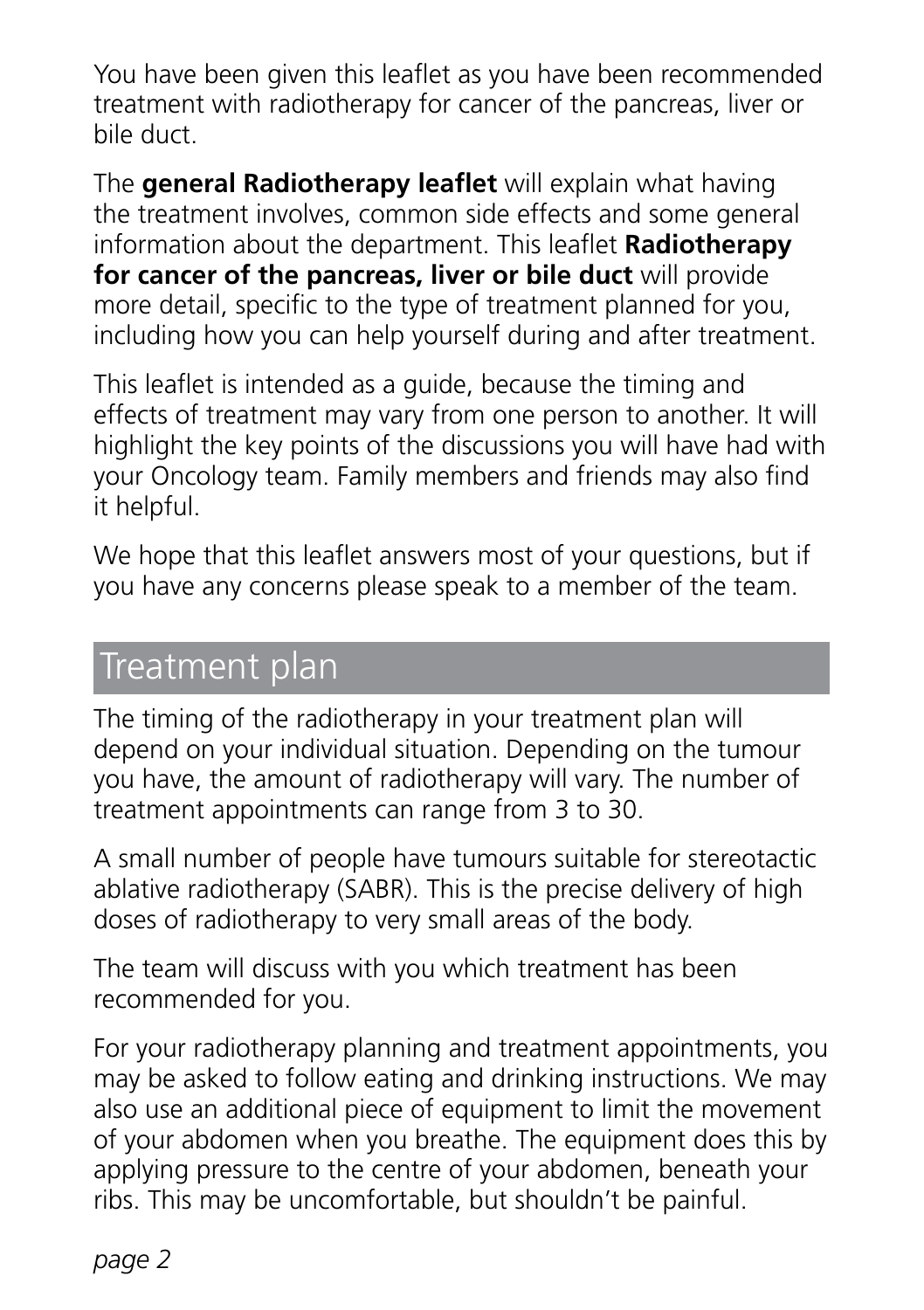# Radiotherapy with chemotherapy

Radiotherapy can be given with chemotherapy to control the growth of the tumour. This can reduce the chance of spread or can occasionally lead to a cure, alongside further surgical treatment.

Radiotherapy is usually given in combination with an oral chemotherapy drug called capecitabine, which you will need to take twice a day on the days of your radiotherapy. If it is not suitable to give you capecitabine, you may be given a different drug called gemcitabine, which is given as an intravenous drip weekly during radiotherapy. Please read the chemotherapy patient information given to you for more information.

# Radiotherapy to help symptoms

Radiotherapy can be given to treat symptoms when the growth of the tumour presses on parts of the body, causing pain. The treatment relieves this pressure by shrinking the tumour.

In these situations, it may be possible to control the growth of the cancer for a while with radiotherapy, but it will not be possible to get rid of it completely. This type of radiotherapy is called **palliative** treatment and is usually given in 5 or 10 daily treatments.

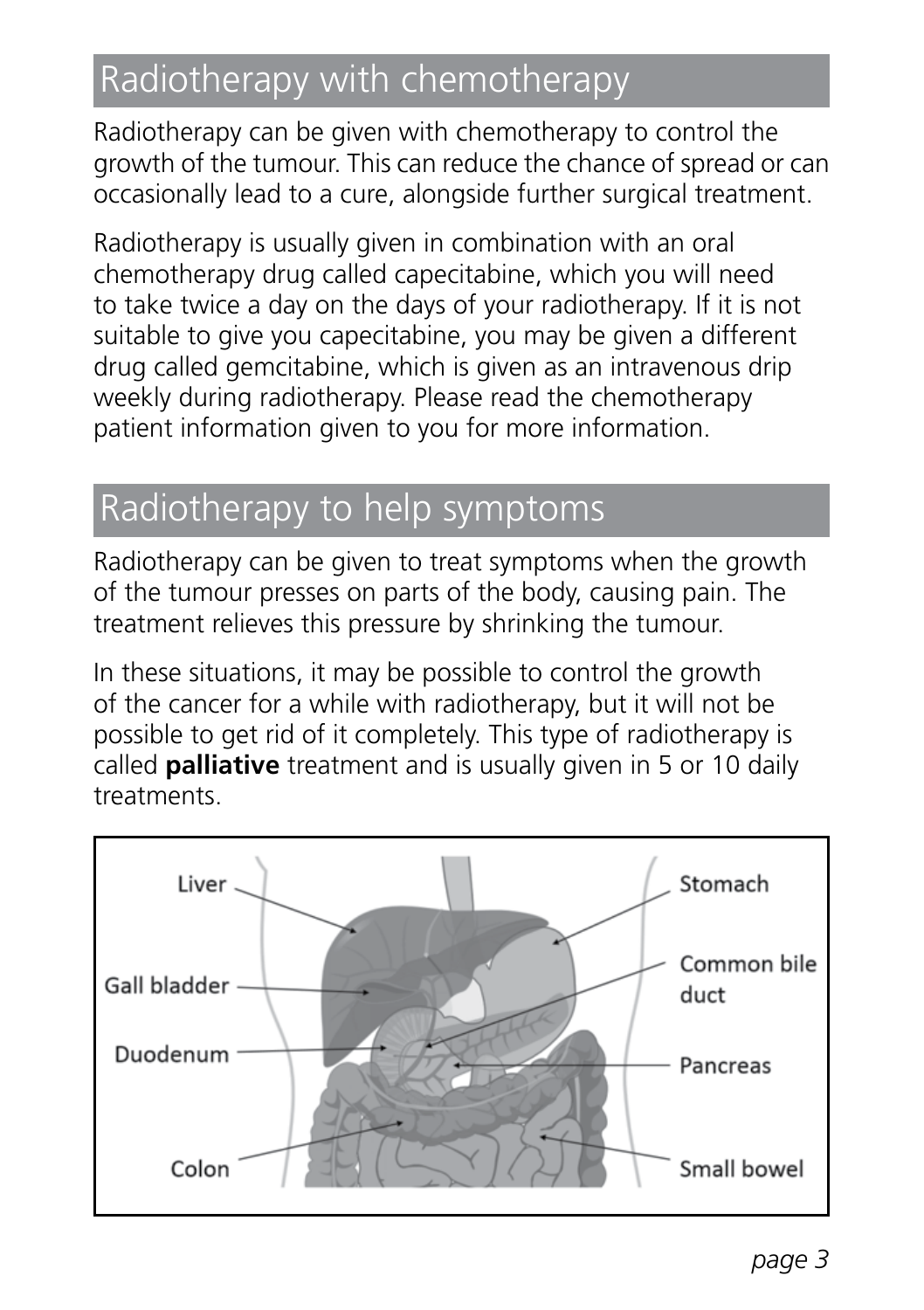# Side effects

Radiotherapy treatment itself is painless. However, there are some side effects which are associated with radiotherapy. You will notice some of them gradually developing over the course of your treatment.

Side effects gradually increase in severity as you go through treatment and then slowly settle over a few weeks. During this time, you should continue to follow the advice you have been given during your treatment. Continue to take any prescribed medication for the side effects, as directed by your doctor. You may also need to continue with your medications for a few months after your treatment has completed.

Long term side effects can occur many months to years after radiotherapy has finished and are more likely to develop if you are having a longer course of radiotherapy. These late side effects are hard to predict and can be permanent.

We avoid treating the healthy surrounding areas of the tumour as much as possible, to reduce these side effects. Your doctor has recommended radiotherapy, as the risk of developing serious late side effects is small, compared to the chance of the radiotherapy treatment being beneficial.

It is rare for one person to experience all of the side effects. The location of your tumour and radiotherapy treatment will affect which side effects you are likely to experience. Please notify your treatment team if you experience any side effects.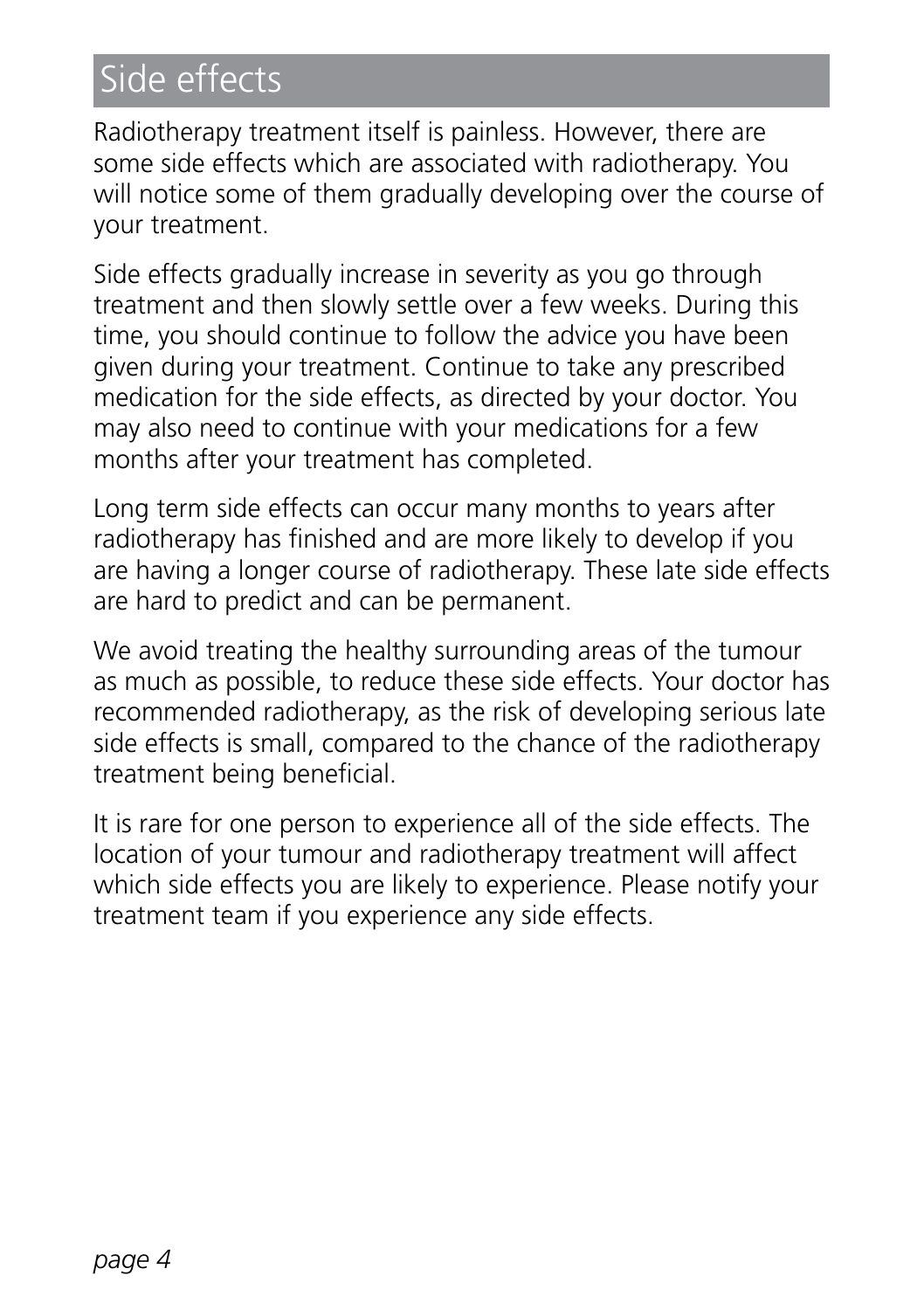More than 20 out of 100 people will have these side effects:

#### • Tiredness

 Listen to your body and allow yourself extra time to rest. This is likely to continue for a few weeks (rarely months) after the radiotherapy treatment has finished, but should improve by itself.

#### • Skin reaction

 You may develop skin redness or soreness on or around your abdomen. Please refer to the general Radiotherapy leaflet, which will tell you how to care for the skin in this area. The reaction may peak at about 10 to 14 days after radiotherapy. Some people develop skin colour changes, which may be permanent.

#### • Diarrhoea/constipation

 This may occur because of inflammation of the bowel, but can be controlled with medication. You may also experience an urgent need to open your bowels, increased "wind" or occasional abdominal cramps. It is important to keep eating and drinking as normally as possible, but you may need to avoid high fibre foods. If you experience diarrhoea or constipation then please tell a member of your treatment team.

#### • Feeling sick or being sick

 We will give you anti-sickness tablets to take before each treatment. It is important to continue to eat and drink; try eating small meals more frequently. If nausea continues or you are vomiting (being sick) despite taking anti-sickness medication, please tell your therapeutic radiographer or radiotherapy nurse.

#### • Temporary, symptom-free changes to your liver blood tests.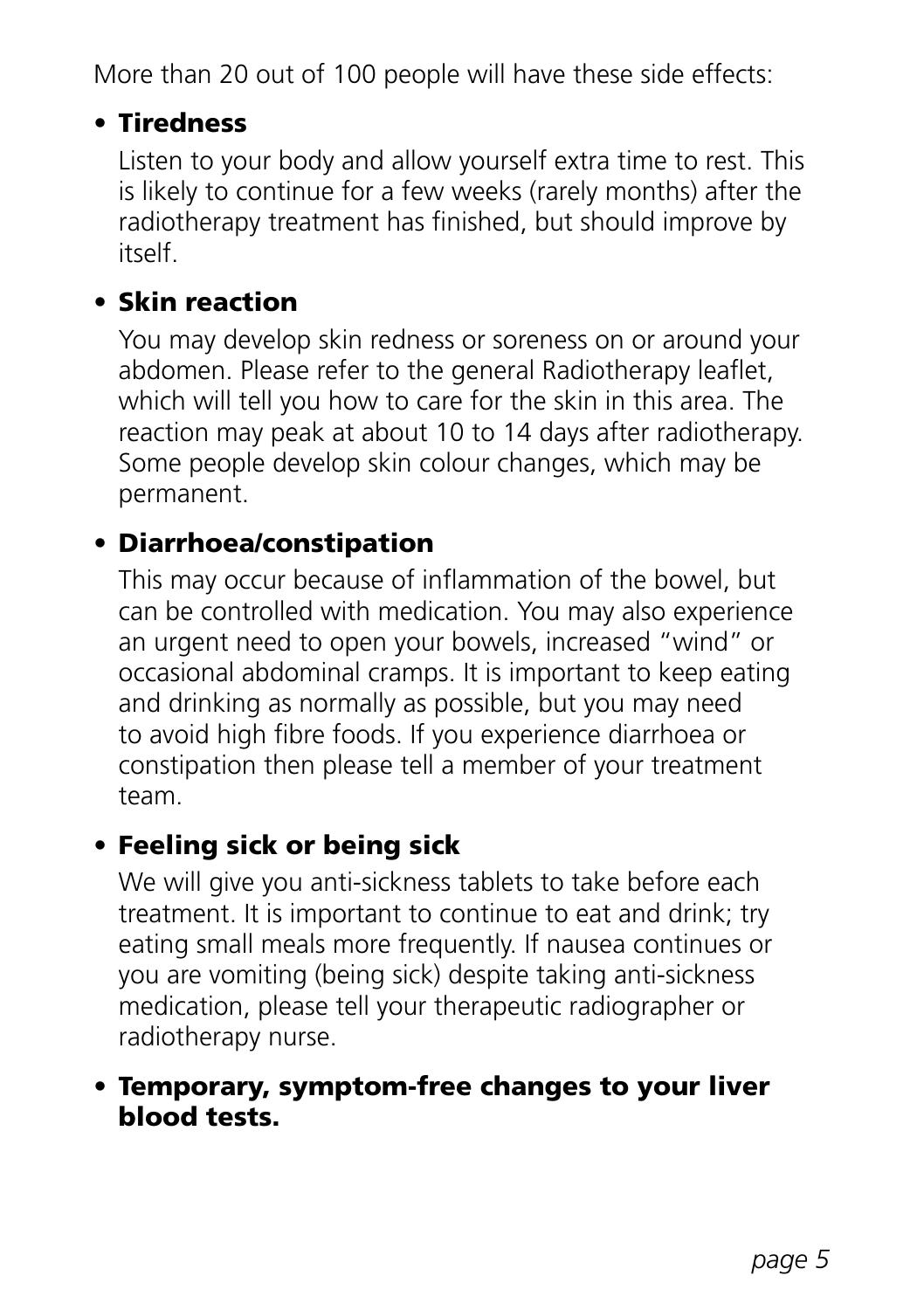Between 1 and 20 in every 100 people will have these side effects:

#### • Loss of appetite

 Eating smaller amounts of food more frequently or eating things that you particularly like may help. If you are losing weight or are concerned about your diet, we can arrange for you to see a dietitian for advice. Please talk to a therapeutic radiographer or radiotherapy nurse.

#### • Bleeding

 This is caused by inflammation of the stomach/bowel. If you experience blood in your vomit, you must seek medical help immediately.

#### • Heartburn

• Rib fracture

#### • Damage to your liver within 3 months of starting radiotherapy

 This could affect how well your liver works and can cause yellow skin and eyes. There is a greater risk of side effects to the liver if you have a large tumour or previous history of liver disease.

#### • Pancreatic insufficiency

 Enzymes from the pancreas may not work efficiently, which can cause an inability to digest food properly. Diabetes may develop or get worse.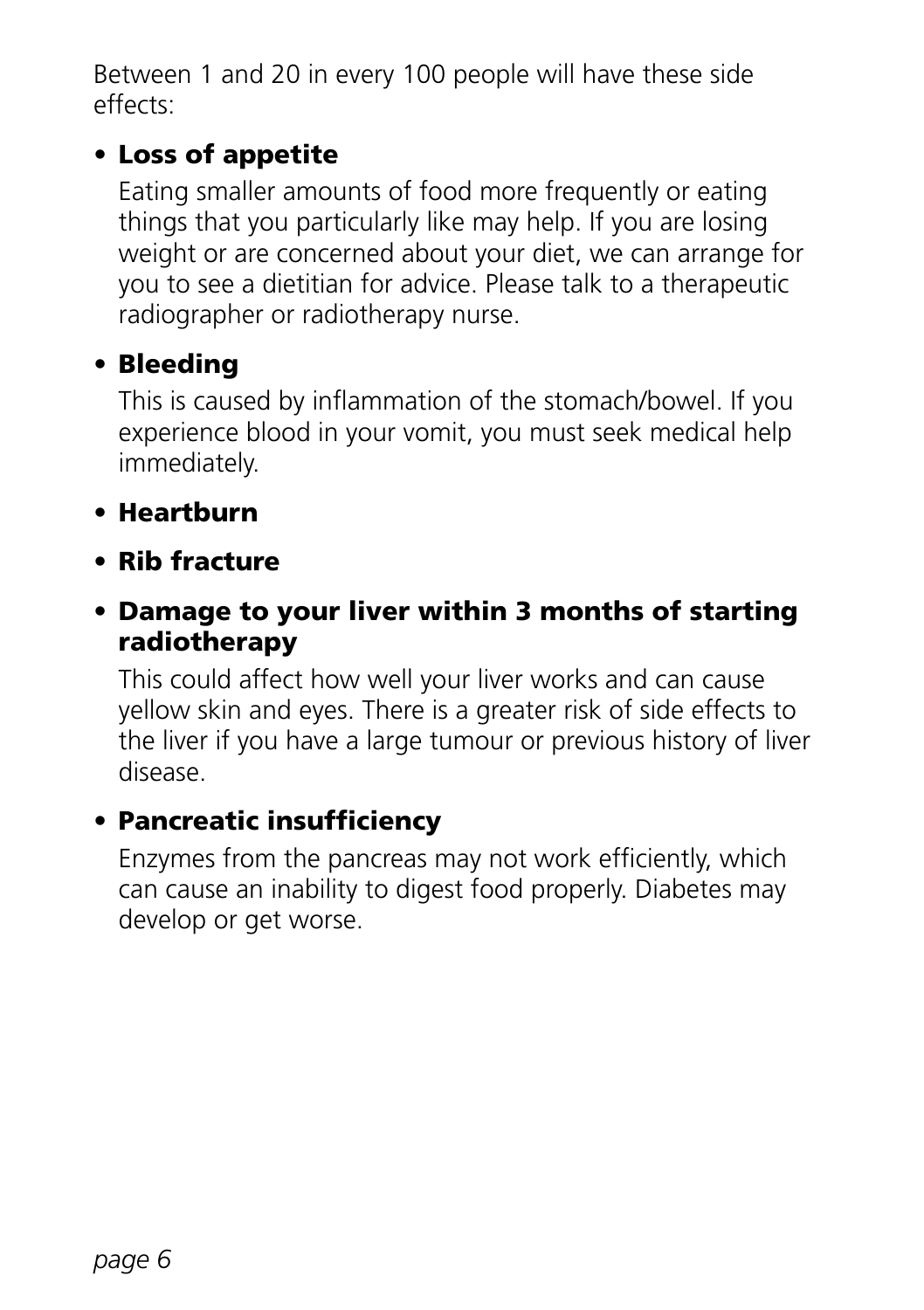Fewer than 3 out of every 100 patients will have these side effects:

#### • Perforation (a small hole in the stomach/bowel)

 This is rare and caused by inflammation of the stomach/bowel. If you develop sudden severe pain in your abdomen during or after completion of radiotherapy, you must immediately go to your nearest Emergency Department.

#### • Bleeding caused by a low number of platelets (blood cells that clot blood)

#### • Kidney injury

 It may not be possible to treat your tumour without affecting a part of your kidney/s, but this is usually a small part and unlikely to have a serious impact on their function.

#### • Radiation-induced liver disease (RILD)

 This may involve a diagnosis of fluid in the abdomen, enlargement of the liver and changes in your liver tests, that may occur 2 weeks to 3 months after radiation to the liver. RILD can lead to liver failure, but this can be managed with medication.

## After treatment

You will be asked to return to the Outpatients Clinic to be reviewed by your oncology team. Radiotherapy takes time to work, so it is at this appointment your doctor will assess and discuss your progress. They will also talk about any continuing side effects with you and will plan future appointments.

In the meantime, if you have any worries about your treatment or side effects, please contact your oncology team or specialist dietitian.